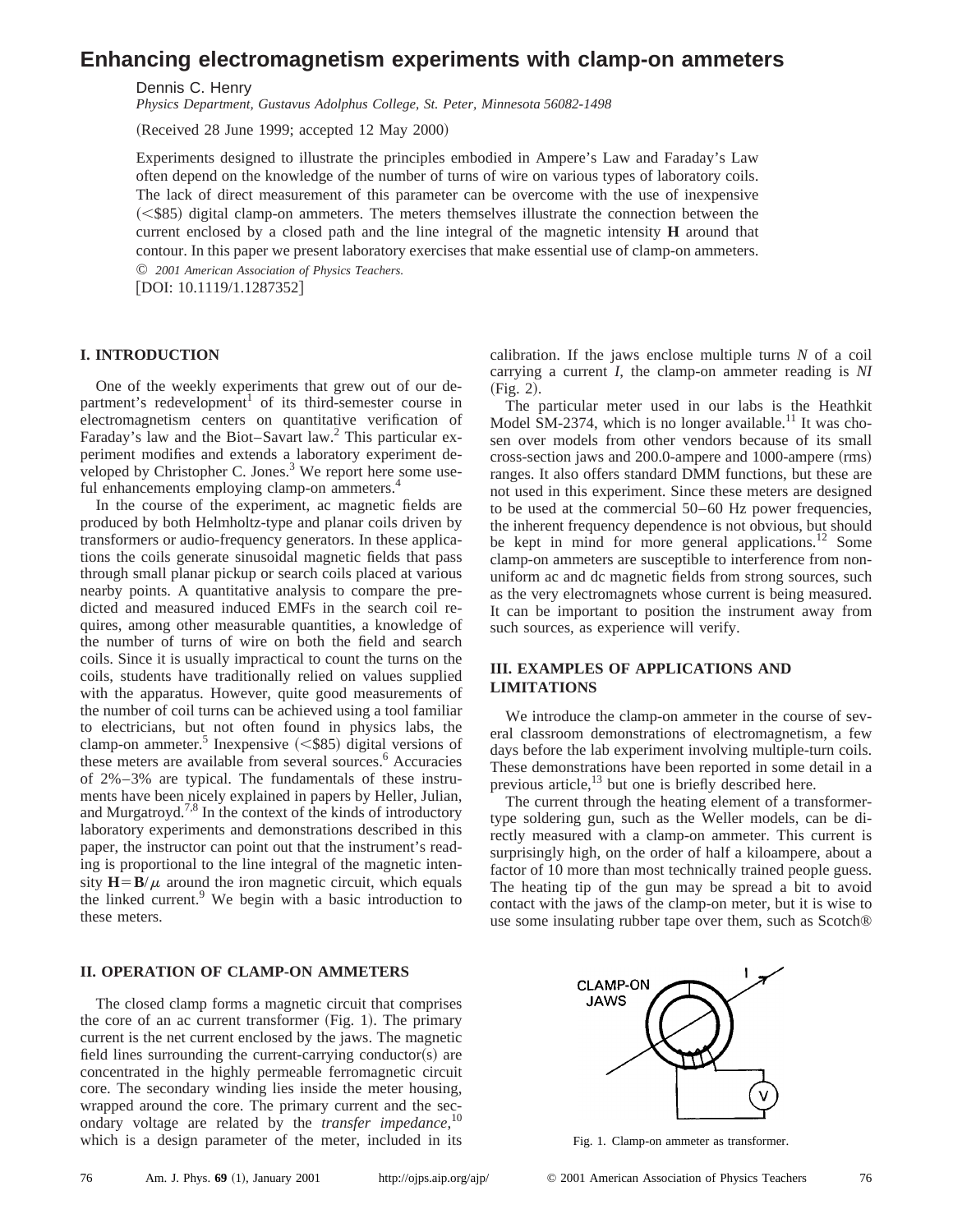

Fig. 2. Application for measuring  $N$  for simple coil. (Drawing reproduced by permission of Heathkit® Educational Systems.)

70, to prevent melting. This demonstration gives an opportunity for discussion of transformer basics, as discussed in the *TPT* article.

We will now describe the general experimental tasks involved in the laboratory exercise, with emphasis on the procedures that benefit from the use of the clamp-on ammeter.

The Helmholtz coils from the familiar Sargent-Welch Bainbridge tube  $e/m$  experiment [No. 0623] are used as a source of uniform ac magnetic field to calibrate the sensitivity of the small search coils. Students may already have shown through a standard (albeit algebraically involved) textbook problem that both the first and second derivatives of *B* with respect to axial position are zero at the center of the Helmholtz pair, for which the separation distance equals the coil radius  $R^{14}$ . The experimental setup is shown in Fig. 3.

The Helmholtz coils are supplied with a current of, say, 1.00 ampere, and the search coil voltage measured for optimal orientation in the center. This is repeated for several more currents, up to about 5 amperes, each time also measuring the ampere-turns value *NI* recorded by the clamp-on ammeter applied to either coil. The magnetic induction *B* at the center of the Helmholtz coils may be calculated from Eq.  $(1)$ 

$$
B = \frac{8\,\mu_0 NI}{\sqrt{125}a},\tag{1}
$$

where *N* is the number of turns in either coil and *a* is the mean radius of the coil. The ratio of the two ammeter readings gives a value for  *of about 69.5 turns (for models with* the structural coil form made from bare aluminum channel). This is some 2.5 turns below the manufacturer's specified (and verifiable) 72 turns. The discrepancy here arises from the *induced counter circulating* (i.e., eddy) current in the aluminum rings, as expected from Lenz's law.15 Thus at 60 Hz, the induced circulating currents in the aluminum ring ''cancel'' about 2.5 of the 72 turns in each coil. This effect increases nearly linearly with frequency and reaches about



Fig. 3. Experimental setup for calibrating search coil and measuring effective *N* for Helmholtz coils.



Fig. 4. Circuit for measuring *N* for search coil.

80% cancellation at 1 kHz, as we reported in a previous paper.<sup>16</sup>

It would be possible, in principle, to eliminate the series ammeter to measure the current through the coil system, and use the clamp-on meter for that current, too. This would eliminate a possible source of systematic error due to meter differences. However, the lack of sensitivity and resolution of commercial clamp-on ammeters for sub-ampere currents leads to significant loss of precision by this method.<sup>17</sup>

It remains to determine the number of turns in the search  $\text{coil}^{18}$  and the planar field coil. Each lab station is also provided with a sine wave generator, frequency meter, DMM and clamp-on ammeter. The circuit is shown in Fig. 4. Students then supply the search coil with a measured small 60-Hz current  $(<50$  mA) and determine the number of turns in their search coil. A sine wave generator, rather than a combination of autotransformer and step-down transformer is used here to assure that the currents used are well below the burnout value of the fine wire in the search coil. This has the disadvantages of slightly increasing complexity of the circuit, and also introducing a slight ''loading effect'' when the clamp-on ammeter is applied to the search coil. This latter effect appears as a decrease in the DMM (ammeter) current, but the simultaneous values are still valid. The lower the output impedance of the generator or transformer, the smaller this effect will be.

The planar field coils are local ''legacy models,'' consisting of several hundred turns of 22–28 AWG magnet wire wound as a circular ''donut,'' with mean diameters of 15–18 cm. Their turn numbers are also measured using the arrangement shown in Fig. 4, except that as much current as the generator can supply (without distortion) may be safely used.

Before proceeding, the students use the measured number of turns and search coil dimensions to predict the sensitivity of the search coil from Faraday's Law.

The students next take various measurements of the magnitude and direction of **B** at the center and points around the field coil, using the arrangement shown in Fig. 5.

The combination of field coil and search coil suggests itself as a transformer, and the students are asked to explain why the measured voltage ratio is so much lower than the turns ratio (poor flux linking).

The experiment concludes with a rough measurement of the magnetic susceptibility of steel, and aluminum or copper rods. The search and field coils are made co-planar and rods of ferromagnetic and nonferromagnetic metals are inserted



Fig. 5. Circuit for measuring **B** from field coil.